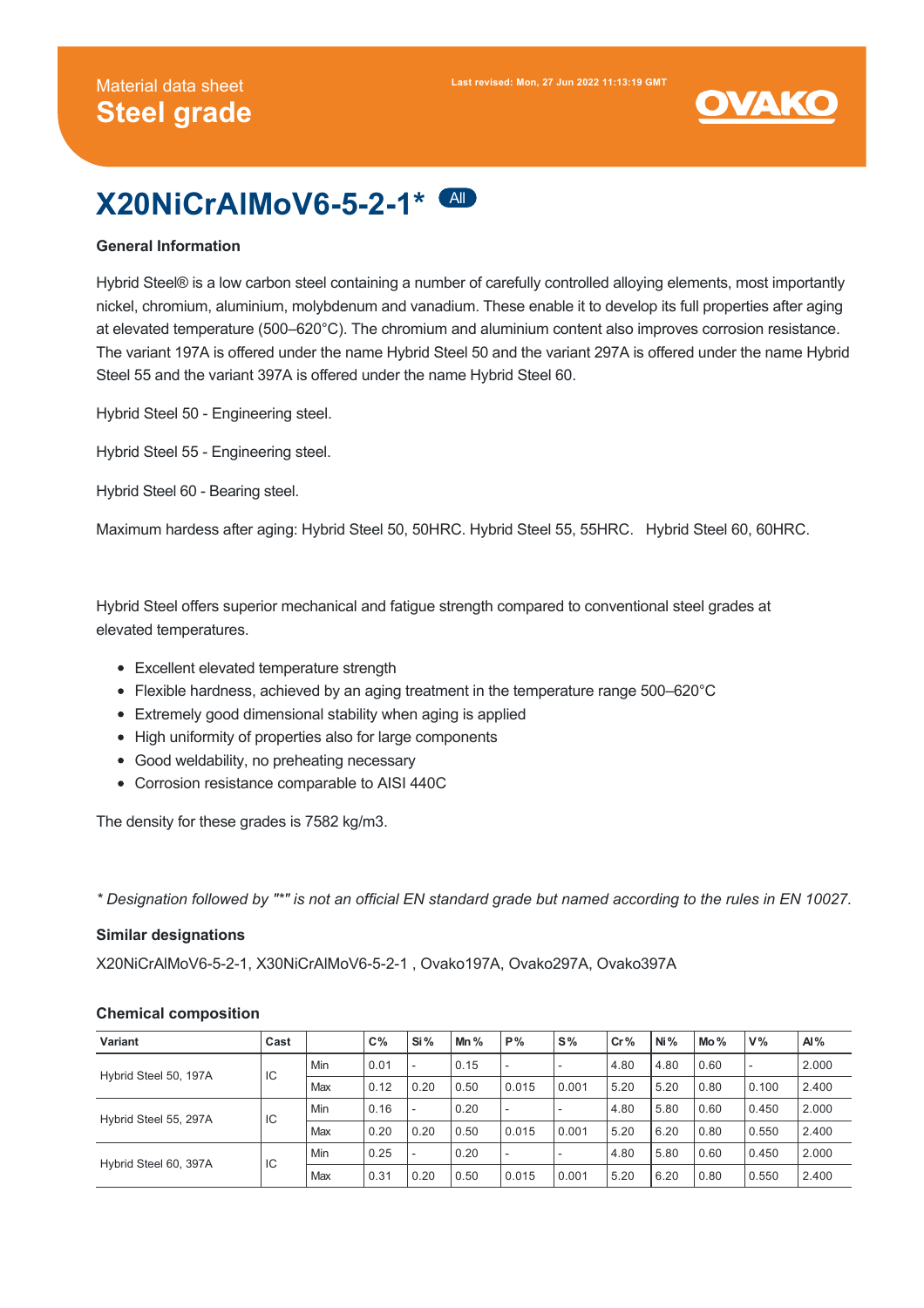# **Mechanical Properties**

| Variant               | O<br><b>Condition</b>   | Format      | Yield strength min [MPa] | <b>Tensile strength [MPa]</b> | Elongation $A_5$ [%] | <b>Hardness</b> |
|-----------------------|-------------------------|-------------|--------------------------|-------------------------------|----------------------|-----------------|
|                       | $+AR$                   | All formats | 847                      | 1151 typical                  | 14.11                | 350 HV typical  |
| Hybrid Steel 50, 197A | +AG, at $450^{\circ}$ C | All formats | 1102                     | 1355 typical                  | 13.32                | 430 HV typical  |
|                       | +AG, at $550^{\circ}$ C | All formats | 1431                     | 1582 typical                  | 4.01                 | 500 HV typical  |
|                       | $+AR$                   | All formats | 1136                     | 1515 typical                  | 12.89                | 450 HV typical  |
| Hybrid Steel 55, 297A | +AG, at $450^{\circ}$ C | All formats | 1320                     | 1639 typical                  | 11.27                | 500 HV typical  |
|                       | +AG, at $550^{\circ}$ C | All formats | 1706                     | 1890 typical                  | 10                   | 600 HV typical  |
| Hybrid Steel 60, 397A | $+AR$                   | All formats | 1283                     | 1819 typical                  | 12.18                | 560 HV typical  |
|                       | +AG, at $450^{\circ}$ C | All formats | 1504                     | 1918 typical                  | 11.53                | 600 HV typical  |
|                       | +AG, at $550^{\circ}$ C | All formats | 1803                     | 2405 typical                  | 3.52                 | 700 HV typical  |

*Rp \* R , \*\* R 0.2 eh el*

# **Transformation temperatures**

|                 | Temperature °C |
|-----------------|----------------|
| <b>MS</b>       | 350            |
| AC <sub>1</sub> | 800            |
| AC <sub>3</sub> | 950            |

Transformation temperatures for Hybrid 55 above. AC3 for Hybrid Steel 50 is 950°C. AC3 for Hybrid Steel 60 is 1020°C.

Mf is 150°C for all three grades

# **Heat treatment recommendations**

| <b>Treatment</b> | Œ<br>Condition | <b>Temperature cycle</b>                             | Cooling/quenching                         |
|------------------|----------------|------------------------------------------------------|-------------------------------------------|
| As-rolled        | $+AR$          | Hybrid steel 50, Hardness 350HV                      |                                           |
| Soft annealing   | $+A$           | Hybrid Steel 50, 800°C/3h, Hardness 260HV            | Slow cooling from 800°C to 600°C, <20°C/h |
| Hardening        | $+Q$           | Hybrid Steel 50, 1000°C /45 min, Hardness 350HV      | Air cool or quench in oil                 |
| Aging            | $+AG$          | Hybrid Steel 50, 500-620°C 1-20h. Hardness 300-500HV |                                           |
| As-rolled        | $+AR$          | Hybrid steel 55, Hardness 450HV                      |                                           |
| Soft annealing   | $+A$           | Hybrid Steel 55, 800°C/3h, Hardness 280HV            | Slow cooling from 800°C to 600°C, <20°C/h |
| Hardening        | $+Q$           | Hybrid Steel 55, 950°C /45 min, Hardness 450HV       | Air cool or quench in oil                 |
| Aging            | $+AG$          | Hybrid Steel 55, 500-620°C 1-20h. Hardness 400-600HV |                                           |
| As-rolled        | $+AR$          | Hybrid Steel 60, Hardness 550HV                      |                                           |
| Soft annealing   | $+A$           | Hybrid Steel 60, 800°C/3h, Hardness 300HV            | Slow cool from 800°C to 600°C <20°C/h     |
| Hardening        | $+Q$           | Hybrid Steel 60, 1020°C/45 min, Hardness 550HV       | Air cool or quench in oil                 |
| Aging            | $+AG$          | Hybrid Steel 60, 500-620°C 1-20h, Hardness 430-700HV |                                           |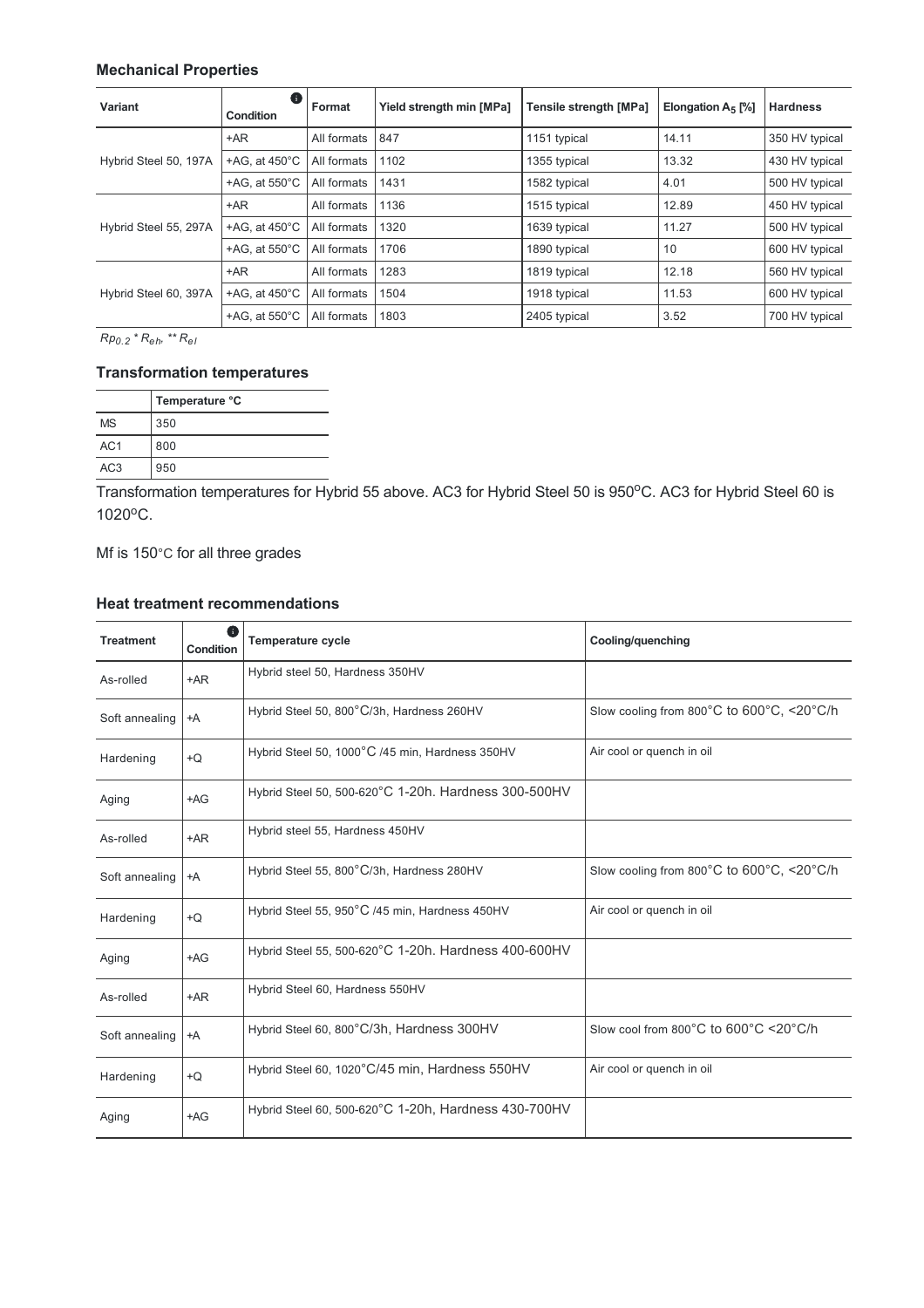

# **Aging Characteristics**

Hybrid Steel 55. Hardened. 950°C/45min.



Hybrid Steel 50. Hardened. 1000°C/45min. 65 60 **Hardness (HRC)**<br> $\frac{45}{45}$ <br> $\frac{45}{45}$ 35 30 300 350 400 450 500 550 600 650 700 750 Aging Temp (°C)  $-1h -4h -20h$ 

**Hybrid Steel Yield Strength at Elevated Temperatures**



Hybrid Steel 60. Hardened. 1020°C/45min.



# **Aging Fracture Toughness (K1C)**

According to ASTM E399.

Performed in air at room temperature.

- Hybrid Steel 55 55HRC solution treated and aged 520°C/3h
- Hybrid Steel 55 45HRC solution treated
- Hybrid Steel 60 60HRC solution treated and aged 520°C/3h  $\overline{a}$
- Hybrid Steel 60 53HRC solution treated l,

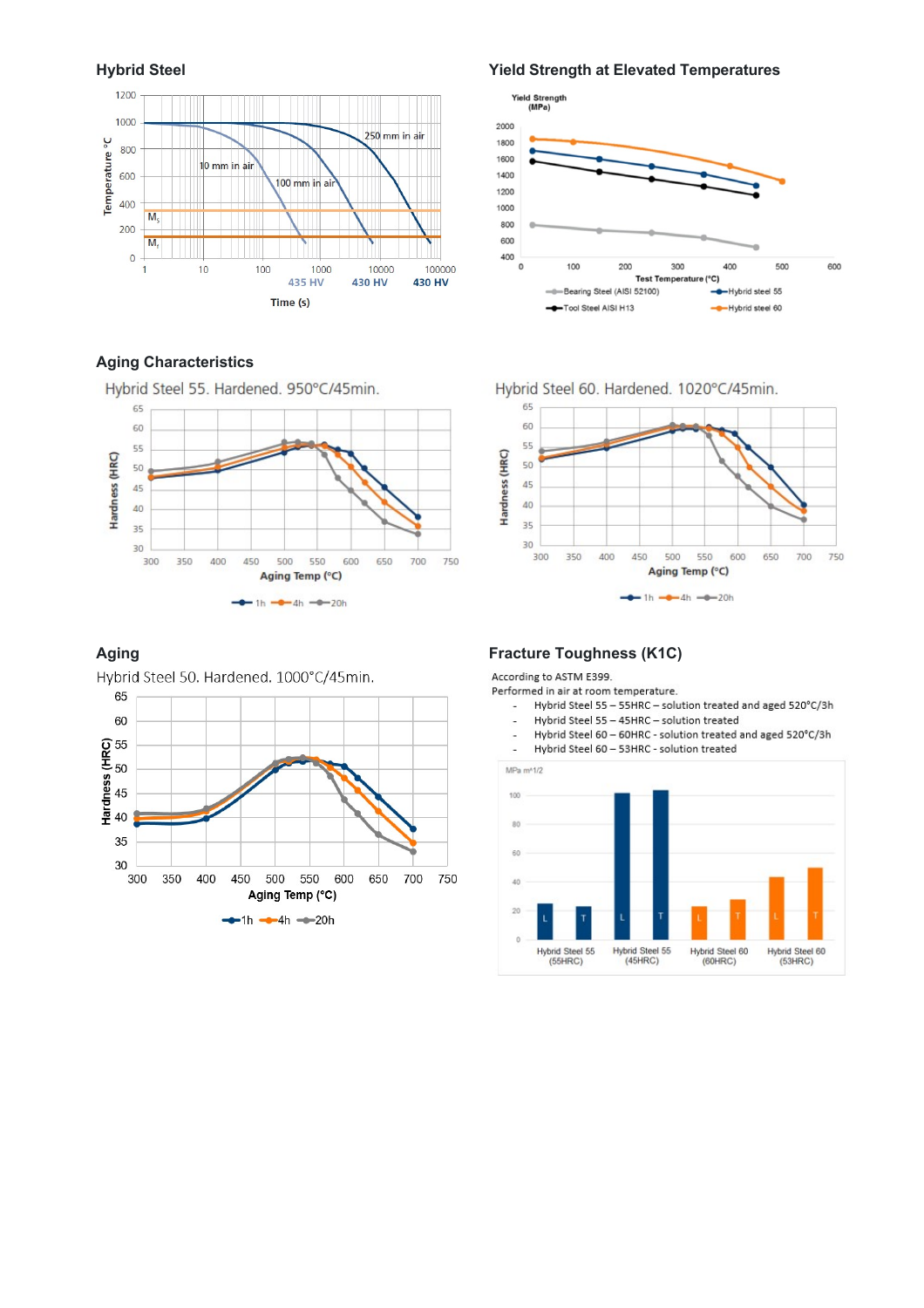Heating in air, 700°C.



# **Nitiriding Welding**

Hybrid Steel 55. Aged to 55 HRC. Plasma Nitrided at 520°C for 20 hours.



# **Oxidation Resistance Corrosion Resistance**



Friction welding. One piece rotating and one static. Bar diameter 25 mm Initial heating (22 bar) Max temperature (56 bar) Friction weld (79 bar)



# **Distortion Hybrid Steel 55**

Rings with dimension 140\*120\*20 mm were machined from soft annealed Hybrid steel 55. Out of roundness was measured after each process step.

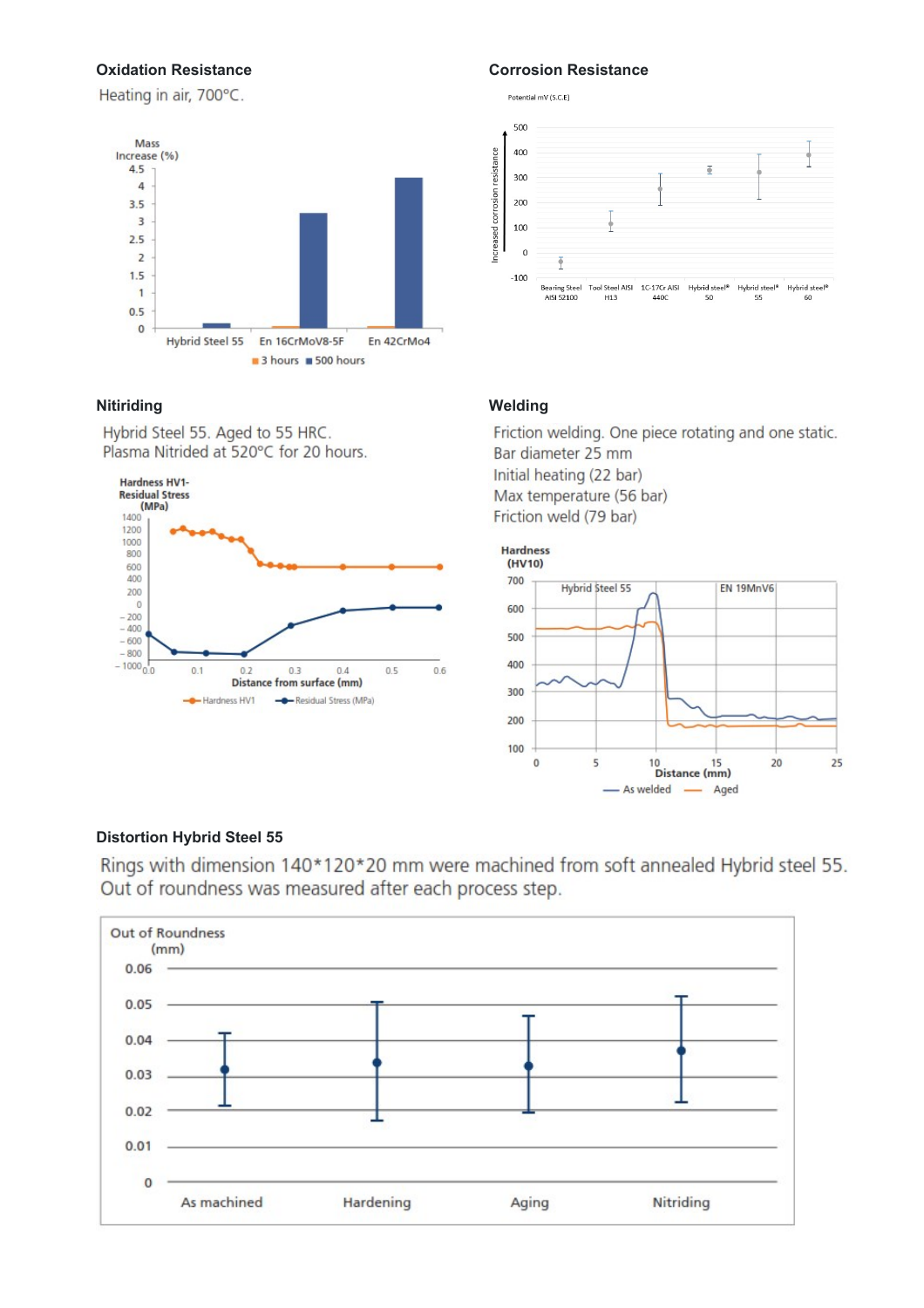# **Thermal Properties**

Hybrid Steel 55. Aged at 580°C for 3 hours.<br>56HRC

| (in aged condition)         |                                          | <b>RT</b> | $100^{\circ}$ C | 200°C | $300^{\circ}$ C | 400°C | $500^{\circ}$ C |
|-----------------------------|------------------------------------------|-----------|-----------------|-------|-----------------|-------|-----------------|
| Linear Thermal Expansion    | $10^{-6}$ °C-1                           |           | 11.6            | 12.0  | 12.4            | 12.7  | 13.1            |
| <b>Thermal Conductivity</b> | $W m^{-1} {}^{\circ}C^{-1}$              | 18.4      | 21.0            | 22.5  | 24.1            | 24.9  | 26.1            |
| <b>Thermal Diffusivity</b>  | $10^{-6}$ m <sup>2</sup> s <sup>-1</sup> | 5.37      | 5.56            | 5.69  | 5.67            | 5.54  | 5.28            |
| Specific Heat               | J g-1 °C-1                               | 0.45      | 0.49            | 0.53  | 0.56            | 0.60  | 0.66            |

# **Machining recommendations Hybrid Steel 50**

# **Hybrid Steel 50, as rolled**

# **Turning**

|                | Insert/tool         | Cutting speed vc (m/min) | Feed rate fn (mm/rev) | Cutting depth ap (mm) |
|----------------|---------------------|--------------------------|-----------------------|-----------------------|
| Rough / medium | RCMT1204 MP-M3 2220 | 140-170                  | $0.45 - 0.7$          | $2 - 3$               |
|                | CNMG120412-MM 2220  | 120-145                  | $0.3 - 0.45$          | $2 - 3$               |
| Fine           | CNMG120408-MM 2220  | 125-150                  | $0.25 - 0.40$         | $1.5 - 2.5$           |
|                | CNMG120404-MF 2220  | 125-150                  | $0.20 - 0.35$         | $0.5 - 1.5$           |

# Drilling

| Tool                                                                | Diameter Ø<br>(mm) | <b>Cutting speed vc</b><br>(m/min) | Feed rate fn<br>(mm/rev) | Depth (mm)            |
|---------------------------------------------------------------------|--------------------|------------------------------------|--------------------------|-----------------------|
| Mitsubishi MVX2500X6F25 insert SOMX084005-UM<br>VP <sub>15</sub> TF | 25                 | 70                                 | 0.18                     | $5 \times \emptyset$  |
| Mitsubishi STAWMN1600S20 insert STAWN1600T VP15TF                   | 16                 | 40                                 | 0.30                     | $5 \times \emptyset$  |
| Mitsubishi MPS1-0800-PC                                             |                    | 70                                 | 0.27                     | $2 \times \emptyset$  |
| Mitsubishi MPS1-0800-L20C                                           | 8                  | 55                                 | 0.27                     | $20 \times \emptyset$ |
| Mitsubishi MPS1-0400-PC                                             |                    | 60                                 | 0.15                     | $2 \times \emptyset$  |
| Mitsubishi MPS1-0400-L30C                                           |                    | 45                                 | 0.18                     | $20 \times \emptyset$ |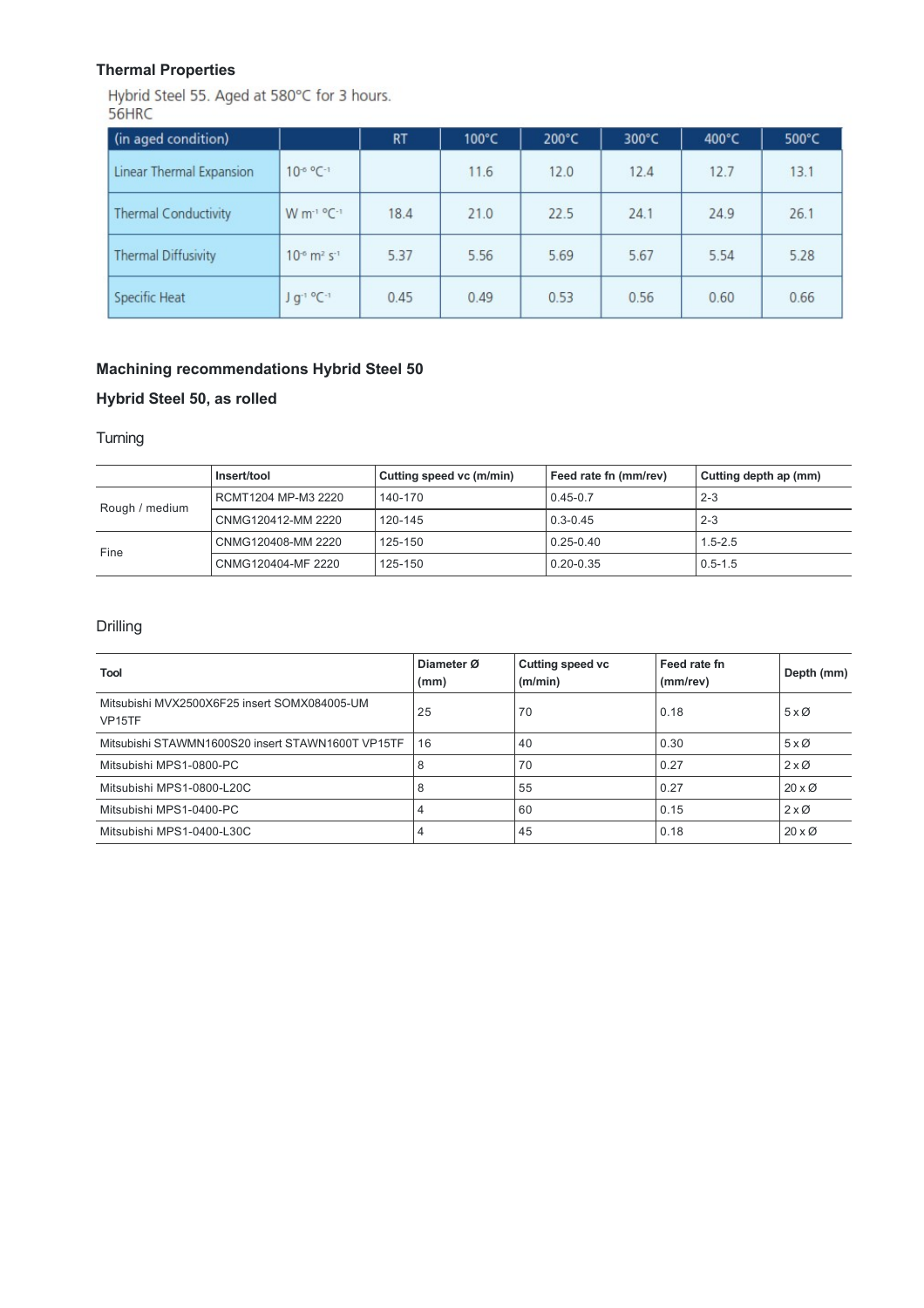# **Machining recommendations Hybrid Steel 55**

# **Hybrid Steel 55, soft annealed**

# Turning

|                | l Insert/tool      | Cutting speed vc (m/min) | Feed rate fn (mm/rev) | Cutting depth ap (mm) |
|----------------|--------------------|--------------------------|-----------------------|-----------------------|
| Rough / medium | RCMT1204MP-M3 2220 | 165-195                  | $0.45 - 0.7$          | $2 - 3$               |
|                | CNMG120412-MM 2220 | 150-175                  | $0.3 - 0.45$          | $2 - 3$               |
| Fine           | CNMG120408-MM 2220 | 160-180                  | $0.25 - 0.40$         | $1.5 - 2.5$           |
|                | CNMG120404-MF 2220 | 160-180                  | 0.20-0.35             | $0.5 - 1.5$           |

# Drilling

| <b>Tool</b>                                                         | Diameter Ø<br>(mm) | <b>Cutting speed vc</b><br>(m/min) | Feed rate fn<br>(mm/rev) | Depth (mm)            |
|---------------------------------------------------------------------|--------------------|------------------------------------|--------------------------|-----------------------|
| Mitsubishi MVX2500X6F25 insert SOMX084005-UM<br>VP <sub>15</sub> TF | 25                 | 100                                | 0.18                     | $5 \times \emptyset$  |
| Mitsubishi STAWMN1600S20 insert STAWN1600T VP15TF                   | 16                 | 55                                 | 0.30                     | $5 \times \emptyset$  |
| Mitsubishi MPS1-0800-PC                                             | 8                  | 100                                | 0.27                     | $2 \times \emptyset$  |
| Mitsubishi MPS1-0800-L20C                                           | 8                  | 70                                 | 0.27                     | $20 \times \emptyset$ |
| Mitsubishi MPS1--0400-PC                                            |                    | 80                                 | 0.15                     | $2 \times \emptyset$  |
| Mitsubishi MPS1-0400-L30C                                           |                    | 60                                 | 0.18                     | $20 \times \emptyset$ |

# **Machining recommendations Hybrid Steel 60**

# **Hybrid Steel 60, soft annealed**

# **Turning**

|                | Insert/tool         | Cutting speed vc (m/min) | Feed rate fn (mm/rev) | Cutting depth ap (mm) |
|----------------|---------------------|--------------------------|-----------------------|-----------------------|
| Rough / medium | RCMT1204 MP-M3 2220 | 155-185                  | $0.45 - 0.7$          | $2 - 3$               |
|                | CNMG120412-MM 2220  | 150-180                  | $0.3 - 0.45$          | $^{\circ}$ 2-3        |
| Fine           | CNMG120408-MM 2220  | 155-180                  | $0.25 - 0.40$         | $1.5 - 2.5$           |
|                | CNMG120404-MF 2220  | 155-180                  | $0.20 - 0.35$         | $0.5 - 1.5$           |

# Drilling

| <b>Tool</b>                                                          |    | Diameter Ø (mm)   Cutting speed vc (m/min)   Feed rate (mm/rev)   Depth (mm) |      |                       |
|----------------------------------------------------------------------|----|------------------------------------------------------------------------------|------|-----------------------|
| Mitsubishi MVX2500X6F25 insert SOMX0804005-UM<br>VP <sub>15</sub> TF | 25 | 85                                                                           | 0.18 | $5 \times \emptyset$  |
| Mitsubishi STAWMN1600S20 insert STAWN1600T VP15TF                    | 16 | 45                                                                           | 0.30 | $5 \times \emptyset$  |
| Mitsubishi MPS1-0800-PC                                              |    | 85                                                                           | 0.27 | $2 \times \emptyset$  |
| Mitsubishi MPS1-0800-L20C                                            |    | 60                                                                           | 0.27 | $20 \times \emptyset$ |
| Mitsubishi MPS1-0400-PC                                              |    | 70                                                                           | 0.15 | $2 \times \emptyset$  |
| Mitsubishi MPS1-0400-L30C                                            |    | 50                                                                           | 0.18 | $20 \times \emptyset$ |

# Other properties (typical values)

| Youngs module (GPa)                          | Poisson's ratio (-)                                                     | Shear module (GPa)                                                      | Density (kg/m3)                                                       |
|----------------------------------------------|-------------------------------------------------------------------------|-------------------------------------------------------------------------|-----------------------------------------------------------------------|
| 210                                          | 0.3                                                                     | 80                                                                      | 7800                                                                  |
| Average CTE 20-300°C<br>$(\mu m/m^{\circ}K)$ | <b>Specific heat</b><br>capacity $50/100^{\circ}$ C (J/kg $^{\circ}$ K) | <b>Thermal conductivity Ambient</b><br>temperature (W/m <sup>o</sup> K) | <b>Electrical resistivity Ambient</b><br>temperature ( $\mu\Omega$ m) |
| 12                                           | $460 - 480$                                                             | $40 - 45$                                                               | $0.20 - 0.25$                                                         |

# **Contact us**

Would you like to know more about our offers? Don´t hesitate to contact us: